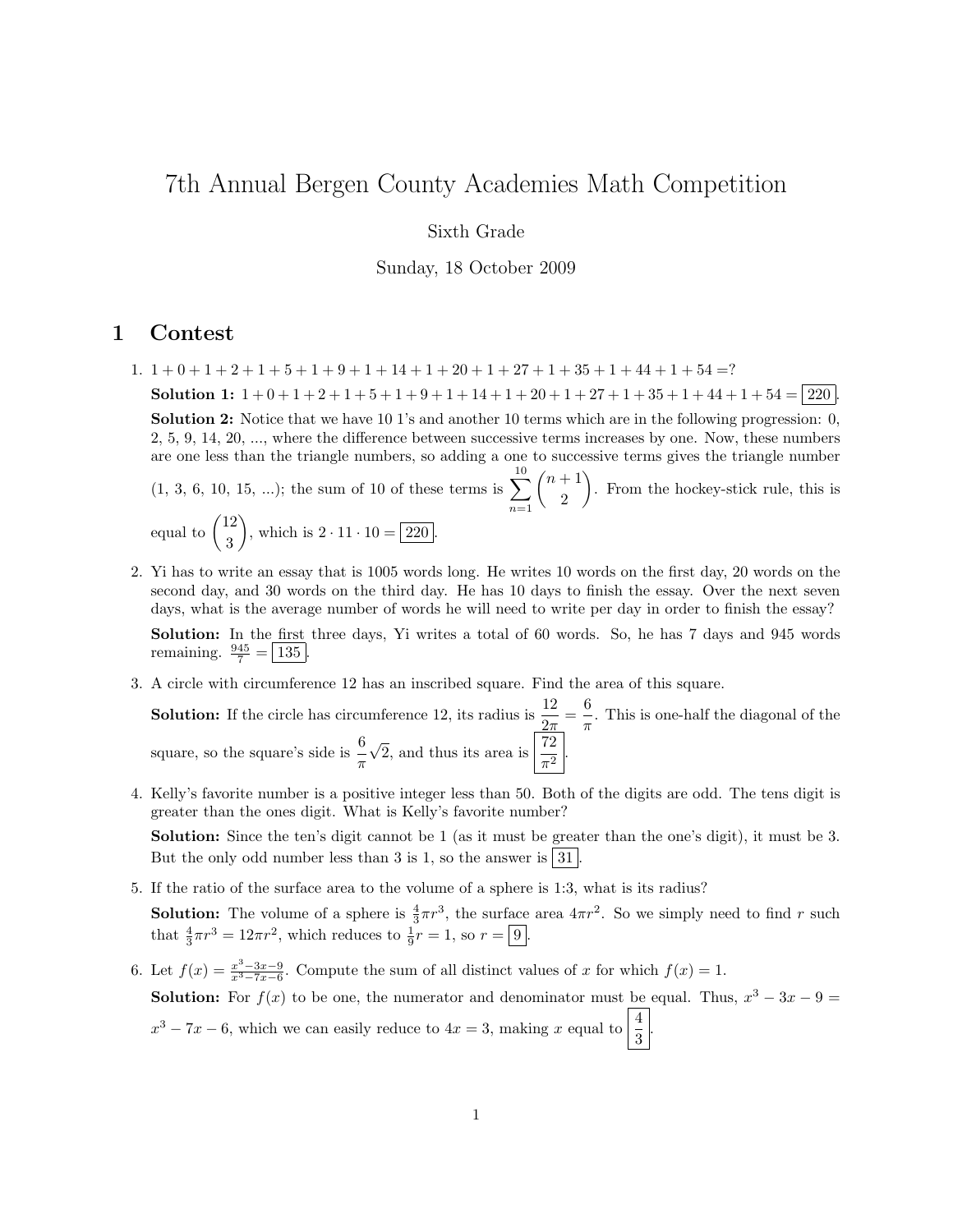7. What is the largest prime factor of  $34 \cdot 51 \cdot 68$ ?

**Solution:** We can figure this out simply by factoring this number. That factorization is  $(2 \cdot 17)(3 \cdot$  $17(4 \cdot 17)$ , from which we easily see that the largest prime factor is | 17 .

8. There are fifty marbles in a jar. Three of them are white, and thirty-three of them are black. If I draw out a marble, what is the probability that it is neither white nor black?

Solution: Since there are a total of 36 white-or-black marbles, there are 14 neither-black-nor-white marbles. Thus, the probability of drawing one is  $\frac{14}{50} = \frac{7}{25}$  $\frac{1}{25}$ 

9. Let  $a \diamond b = \frac{a^2}{2}$  $\frac{x}{2} - b$ . Evaluate  $6 \diamond (4 \diamond 3)$ .

**Solution:**  $4 \diamond 3 = \frac{16}{2} - 3 = 5$ .  $6 \diamond 5 = \frac{36}{2} - 5 = \boxed{13}$ .

- 10. If Pavel travels along the path from  $(0, 0)$  to  $(12, 16)$  in 5 seconds, what is his average speed? **Solution:** From the Pythagorean theorem, the square of the distance traveled is  $12^2 + 16^2 = 4^2(3^2 + 16^2)$  $(4^2) = 4^2 \cdot 5^2 = 20^2$ . Thus Pavel travels 20 in 5 seconds, giving a total speed of  $\frac{20}{5} = 4$ .
- 11. If someone submits  $n$  problems for the Bergen County Academies math competition, they receive  $\sqrt[n]{\frac{n}{n}}$  $\frac{n}{12} + 1$  community service hours, where  $\lfloor x \rfloor$  is the greatest integer less than or equal to x. What is the minimum number of problems a single person needs to submit in order to receive seven hours?

**Solution:** We need to solve the equation  $\left\lfloor \frac{n}{12} + 1 \right\rfloor = 7$ . We know that  $\left\lfloor \frac{n}{12} + 1 \right\rfloor = \frac{n}{12}$  $\frac{n}{12} + 1$  when  $\frac{n}{12} + 1$ is a whole number, i.e. *n* is a multiple of 12. Therefore, to solve the equation  $\frac{n}{12} + 1 = 7$ , we must subtract one from both sides and then multiply both sides by 12, resulting in  $n = (7 - 1) \cdot 12 = |72|$ 

12. A cylinder with integer radius and height has surface area  $42\pi$ . Find the minimum possible height of the cylinder.

**Solution:** We have the surface area of a cylinder as  $2\pi r^2 + 2\pi hr$ . For it to be equal to  $42\pi$ , we need  $r^2 + hr$  to be 21.  $r^2 + hr$  factors into  $r(h + r)$ , and 21 into 3.7. Thus, r must be 3 and h must be 4.

- 13. In thirty years, Bob's age will have doubled. What is Bob's age now? **Solution:** If Bob's age now is x, in thirty years it will be  $x + 30$ , equivalently 2x. Thus,  $x = |30|$
- 14. Mike is thinking of four different positive integers. Their product is 36. What is their sum?

**Solution:**  $1 \cdot 2 \cdot 3 \cdot 6$  is the only such set of four integers. This can be verified by noting that the smallest five factors of 26 are 1, 2, 3, 4, 6. However, four cannot appear in any decomposition, as that would leave three distinct numbers multiplying to 9, which is impossible (either two 1's or two 3's would appear). So the only possible decomposition is  $1 \cdot 2 \cdot 3 \cdot 6$ , whose value for the sum is  $|12|$ 

15. Compute  $i^{2008} - i^{2006}$ , given  $i = \sqrt{-1}$ .

Solution:  $i^4 = (i^2)^2 = (-1)^2 = 1$ . So  $i^{2006} = (i^4)^{501} \cdot i^2 = 1^{501} \cdot -1 = -1$ .  $i^{2008} = i^{2006} i^2 = -1 \cdot -1 = 1$ . So we're looking for  $1 - (-1) = |2|$ .

16. Rob swims two laps in a circular pool. He swims the first lap at a speed of 20 inches per second. He completes his second lap in 30 inches per second. What is his average speed of his swim, in inches per second?

**Solution:** Let the total circumference of the pool be x inches. Then his first lap takes  $\frac{x}{20}$  seconds and his second  $\frac{x}{30}$ . His total time is thus  $\frac{5}{60}x$  and total distance 2x. His average speed is thus  $\frac{120}{5} = 24$ .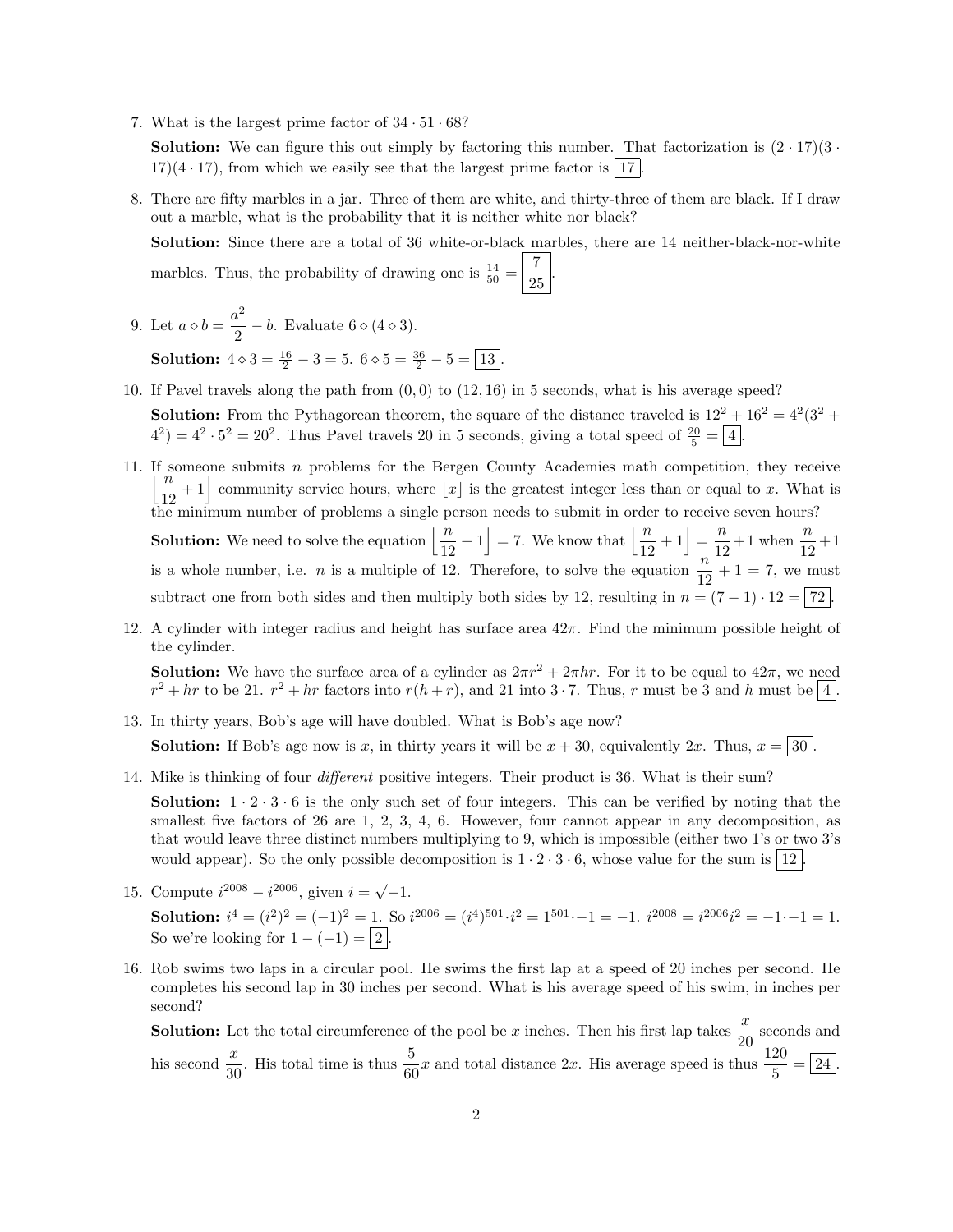17. How many integers from 1 to 1000 are multiples of 39 but not 13?

**Solution:** All multiples of 39 are multiples of thirteen, since if  $n = 39k$ , then  $n = 13(3k)$ . Thus the answer is  $\vert 0 \vert$ .

18. James was adding the numbers 1, 2, 3, . . . , and when he reached a certain number, the sum was 1,000. However, when he was checking his work, he founds out that he counted one of the numbers twice. What was that number?

**Solution:** We know that the sum of the first n numbers is  $\frac{n(n+1)}{2}$ . We want to find the largest such number less than 1000. *n* should thus be close to the square root of 2000, or about 45. After some experimentation, we find that the *n* we want is 44.  $\frac{44.45}{2} = 990$ , so the number we counted twice was  $1000 - 990 = 10$ 

19. A line with slope 1 is moved to the right 5 units, moved down 2 units, mirrored over the x-axis, then mirrored over the  $y$ -axis. What is the slope of the resulting line?

Solution: The first two motions, translations, do not affect the slope of the line at all. Now, each of the reflections that follows changes the sign of the slope, because it changes the sign of either the "rise" or the "run" of the line. But since we changed the sign of the slope twice, it is still  $|1|$ .

20. How many values of *n* are there such that  $\frac{50}{n}$  is an integer?

**Solution:** Clearly  $\frac{50}{n}$  is an integer whenever *n* is a factor of 50, so we must count the number of factors of 50. We factor:  $50 = 2 \cdot 5^2$ , and each factor corresponds to a way to choose an exponent for 2 and an exponent for 5. We have 2 ways to choose the exponent for 2 and 3 ways to choose an exponent for 5, so we have  $2 \cdot 3 = 6$  positive factors of 50. These positive factors, as well as their negatives, will make  $\frac{50}{n}$  an integer. This means that the total number of such n is  $2 \cdot 6 = 12$ .

- 21. If I roll two fair six-sided dice, what is the probability that the sum of the numbers on the tops is 8? Solution: In order for the sum to be 8, the numbers on the top of the two dice have to be one of  $(2, 6), (3, 5), (4, 4), (5, 3),$  or  $(6, 2)$ . This gives five out of 36 total pairs, for an answer of  $\frac{5}{36}$ .
- 22. There are two colors of magic blobs: red blobs and blue blobs. Every minute, a red blob divides into two red blobs of equal volume and a blue blob divides into three blobs of equal volume: one red and two blue. If I start with a blue blob of volume 1, what volume of red blobs will I have in four minutes?

**Solution:** Every minute, for every unit of volume I had before, I now have  $\frac{2}{3}$  as much blob as we had before. So, after four iterations, we have  $\frac{16}{81}$  as much volume as we started with. But since we started with 1 unit of volume, we end with  $\frac{16}{81}$ .

23. There are two numbers that satisfy the equation  $(2x+3)(x-6) + (x-4)(2x+3) = 0$ . What is their sum?

**Solution:** We can combine the above equations as  $(2x + 3)(2x - 10) = 0$ . We can now see the two solutions for x:  $x = 5$  or  $x = -\frac{3}{8}$  $\frac{3}{2}$ . The sum of these two is  $\left|\frac{3}{2}\right|$ .

24. At the academies, there is a game known as Mathathon. In Mathathon, points are scored by doing either "Picky Problems" or "Cute Questions." Each cute question is worth nine points and each picky problem is worth five points. Assuming there are an infinite number of both types of problems, and problems can only be scored in whole number amounts, how many scores are unattainable?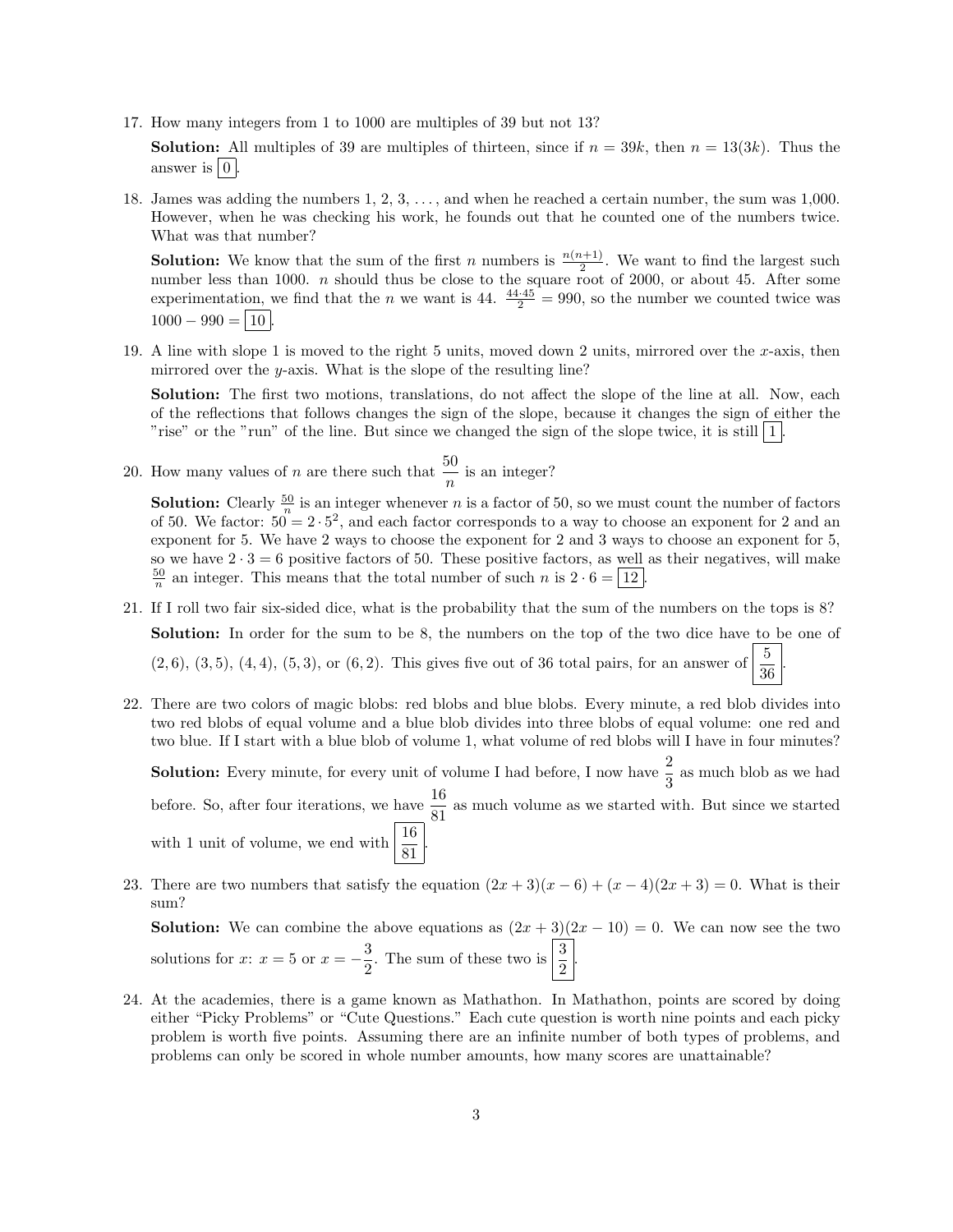Solution: We can make a list of scores we can actually get: 5, 9, 10, 14, 15, 18, 19, 20, 23, 24, 25, 27, 28, 29, 30, 31, 32, 33, 34, 35, 36, 37, 38, 39, . . . Since its possible to achieve 27 to 31, we can achieve any number by adding 5 to one of those. Thus, the scores that are unattainable are 1, 2, 3, 4, 6, 7, 8, 11, 12, 13, 16, 17, 21, 22, 26, for a total of  $|15|$ .

25. Hannah can build a house in twenty-four hours. Beth can build the same house in forty-eight hours. If Beth starts building the house and Hannah starts helping her a day later, in how many days will the house be built?

Solution: Let's consider the speed with which Hannah works. She builds one house in exactly one day, so we can say that she builds one house per day. Beth builds one house every two days, or one half of a house per day. Together, they thus build  $\frac{3}{2}$  houses per day, so to build one half of a house  $=\frac{1}{2}$ 

(which is left over after day 1), they need  $\frac{1}{2}$  $\frac{3}{2}$  $\frac{1}{3}$  days. But then, to build the house they need a total

of 
$$
1 + \frac{1}{3} = \left\lfloor \frac{4}{3} \right\rfloor
$$
 days.

26. Let  $a\%b$  be the remainder when a is divided by b. What is  $(((((127\%64)\%32)\%16)\%8)\%4)\%2$ ?

Solution: 127%64 is an odd number, and it will stay an odd number until the end because an odd number  $\%$  an even number is an odd number. Since the last function is an odd number  $\%$  2, the answer must be  $|1|$  because that is the only odd number that can be a remainder when dividing by 2.

27. The formula for converting Fahrenheit to Celsius temperatures is  $C = \frac{5}{6}$  $\frac{9}{9}(F-32)$ . Find the number of integer Fahrenheit temperatures between  $0^{\circ}$  and  $100^{\circ}$  that corresponds to an integer number of Celsius degrees.

**Solution:** For  $\frac{5}{9}(F-32)$  to be an integer, we must have that 9 divides  $F-32$ . So, F can be 5, 14, 23, ... or 95. There are 11 numbers in the list, so our answer is  $\boxed{11}$ .

28. The area of circle O is 4 square meters. If the diameter of O is doubled, what is the area of O in square meters?

Solution: If the diameter doubles, then the area quadruples because 2 times 2 is 4, and the radius is squared in the circle area formula. Thus the new area is  $\vert 16 \vert$  square meters.

29. In a Computer Science AB class, Watson argues with Pavel for 68% of the class time and with Dr. Nevard for 17% of the class time, but he never argues with both at the same time. The rest of the time, Watson does not argue with anyone. If Watson is not arguing with anyone for  $m\%$  of the class, find m.

Since Watson is arguing with someone for exactly  $68 + 17 = 85\%$  of the time, he is not arguing with anyone for  $15\%$  of the time.

30. Jeff wants to order an appetizer and a drink at Boston Market. If Boston Market had one more appetizer, Jeff would have twenty more combinations to choose from. If Boston Market removed a drink, Jeff would have eight fewer choices. How many meals could Jeff choose from originally?

**Solution:** Let A and D represent the number of appetizers and drinks available.  $20+AD = (A+1)D$ , and  $-8 + AD = A(D-1)$ , From these equations we see that there are 20 drinks and 8 appetizers available, and there are  $|160|$  combinations for Jeff to choose from.

31. Kamran flips a quarter four times. What is the probability that he gets at least two heads?

**Solution:** There are 16 possibilities.  $6 + 4 + 1$  of these have at least 2 heads. Therefore the probability

is 11 16 .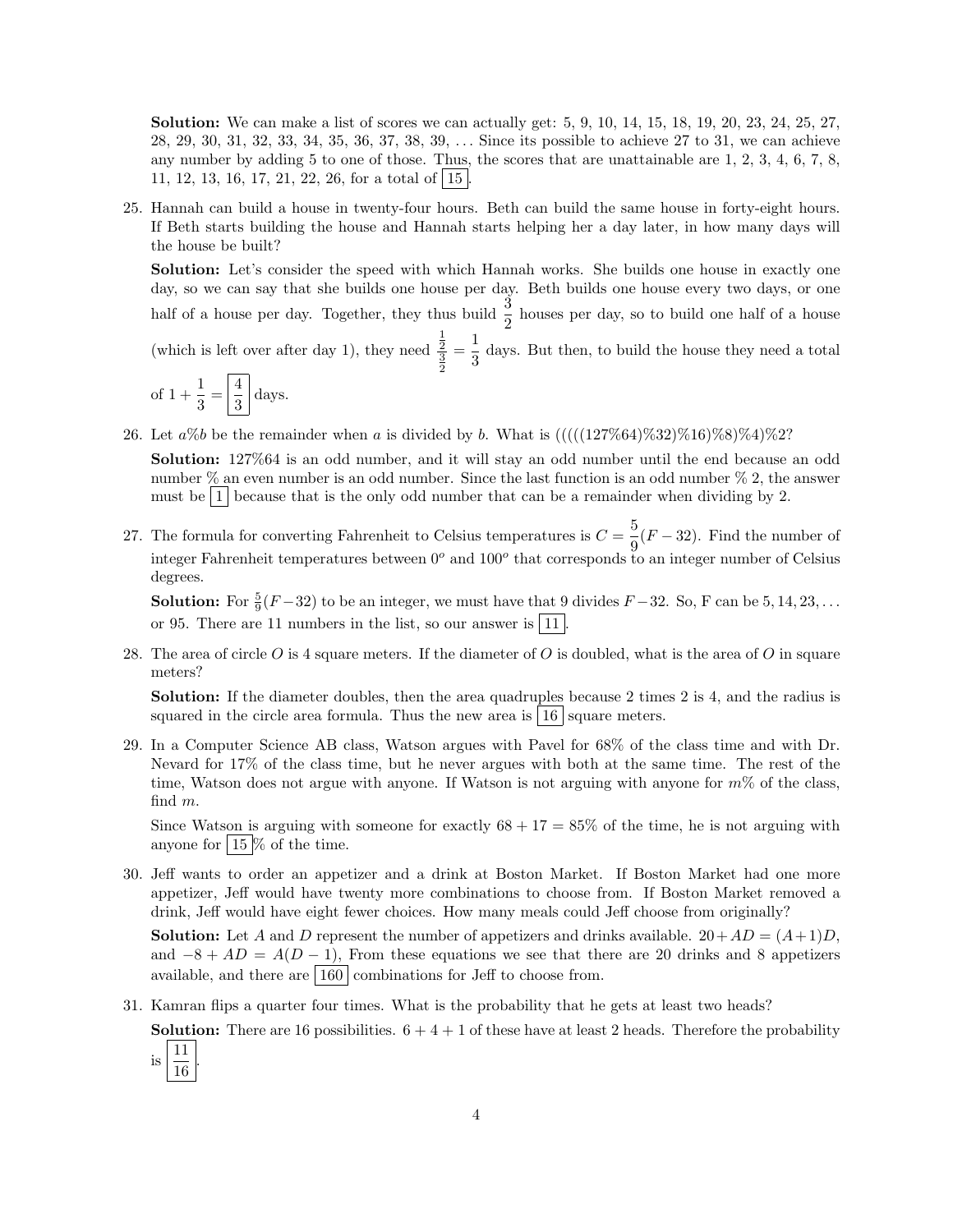32. Evaluate  $\frac{1}{2} + \frac{1}{3}$  $\frac{1}{3} + \frac{1}{2^2}$  $\frac{1}{2^2} + \frac{1}{3^2}$  $\frac{1}{3^2} + \frac{1}{2^3}$  $\frac{1}{2^3} + \frac{1}{3^3}$  $rac{1}{3^3} + \cdots$ 

**Solution:** There are two geometric sequences.  $\frac{1}{2} + \frac{1}{2^2}$  $\frac{1}{2^2} + \frac{1}{2^3}$  $\frac{1}{2^3} + \cdots = 1$  and  $\frac{1}{3} + \frac{1}{3^2}$  $\frac{1}{3^2} + \frac{1}{3^3}$  $\frac{1}{3^3} + \cdots =$  $\frac{1}{3}$  $1-\frac{1}{3}$  $=\frac{1}{2}$  $\frac{1}{2}$ .

So the answer is  $\frac{3}{2}$ .

33. Find the area of the region in the xy-plane that satisfies  $y > |x|$  and  $y < 5 - |x|$ .

**Solution:**  $y > |x|$  is a graph of  $y = x$  for  $x > 0$  and  $y = -x$  for  $x \le 0$ . If we shift this up by 5 and rotate it 180 degrees. The area is a square with diagonal length 5. Therefore its side length is  $\frac{5}{\sqrt{2}}$  $\frac{1}{2}$ .

Square this to get an area of  $\frac{25}{2}$ .

34. There is a class of fourteen people. Suppose that the students are giving a presentation on math problems, so that on each of the first three days, four students present, and on the fourth day, two students present. If the day each student is assigned to present is chosen randomly, find the probability that Michael will present on the last day.

Solution: There are two presentations out of fourteen on the last day. Therefore the probability is 1 .

$$
\frac{2}{14} = \left\lfloor \frac{1}{7} \right\rfloor
$$

35. What is 70% of 70%? Express your answer as a percent.

**Solution:** 70% of 70% is .7 times  $.7 = .49 = |49\%|$ 

36. Three fifth graders running at different speeds are racing around a circular tower. The fastest one can run around the tower in 5 minutes. The slowest one can run around the tower in 7 minutes. They start at the same point and they race around the tower in the same direction. After 35 minutes, they are all at the starting point. How long does it take for the second fastest runner to run around the tower?

Solution: The fastest runner has run 7 laps. The slowest runner has run 5 laps. Thus the middle-speed runner has run 6 laps in 35 minutes for a rate of  $\frac{35}{6}$  minutes per lap.

37.  $2 +$  $1 - \Bigg|$ 7 4  $\begin{array}{c} \hline \rule{0pt}{2.2ex} \\ \rule{0pt}{2.2ex} \end{array}$  $\begin{array}{c} \hline \rule{0pt}{2.5ex} \\ \rule{0pt}{2.5ex} \end{array}$  $=$ ?

> **Solution:** We can disregard the absolute value signs around the  $\frac{7}{4}$ . 2 +  $1-\frac{7}{4}$ 4  $\begin{array}{c} \hline \rule{0pt}{2.2ex} \\ \rule{0pt}{2.2ex} \end{array}$  $= 2 + \frac{3}{4}$  $rac{3}{4} = \frac{11}{4}$  $\frac{1}{4}$

38. A  $3 \times 3 \times 3$  cube made up of twenty-seven  $1 \times 1 \times 1$  cubelets has all of its faces painted red. The eight corner cubelets are removed. Find the difference in the surface areas of the cube before and after the cubelets were removed.

Solution: There are six directions from which to examine the cube: front, back, right, left, top, bottom. Either way, we see a 3x3 square from each angle. Therefore the surface areas before and after are 54. There is no difference, hence  $\vert 0 \vert$  is our answer.

39. Compute the larger root of  $x^2 = x + 1$ .

**Solution:** We have to solve  $x^2 - x - 1 = 0$ . The quadratic formula shows that the greater of the roots  $\frac{1 + \sqrt{1 + 4}}{2}$  $\frac{\sqrt{1+4}}{2} = \frac{1+\sqrt{5}}{2}$  $\frac{\sqrt{3}}{2}$ . Note that this is the famous golden ratio,  $\varphi$ .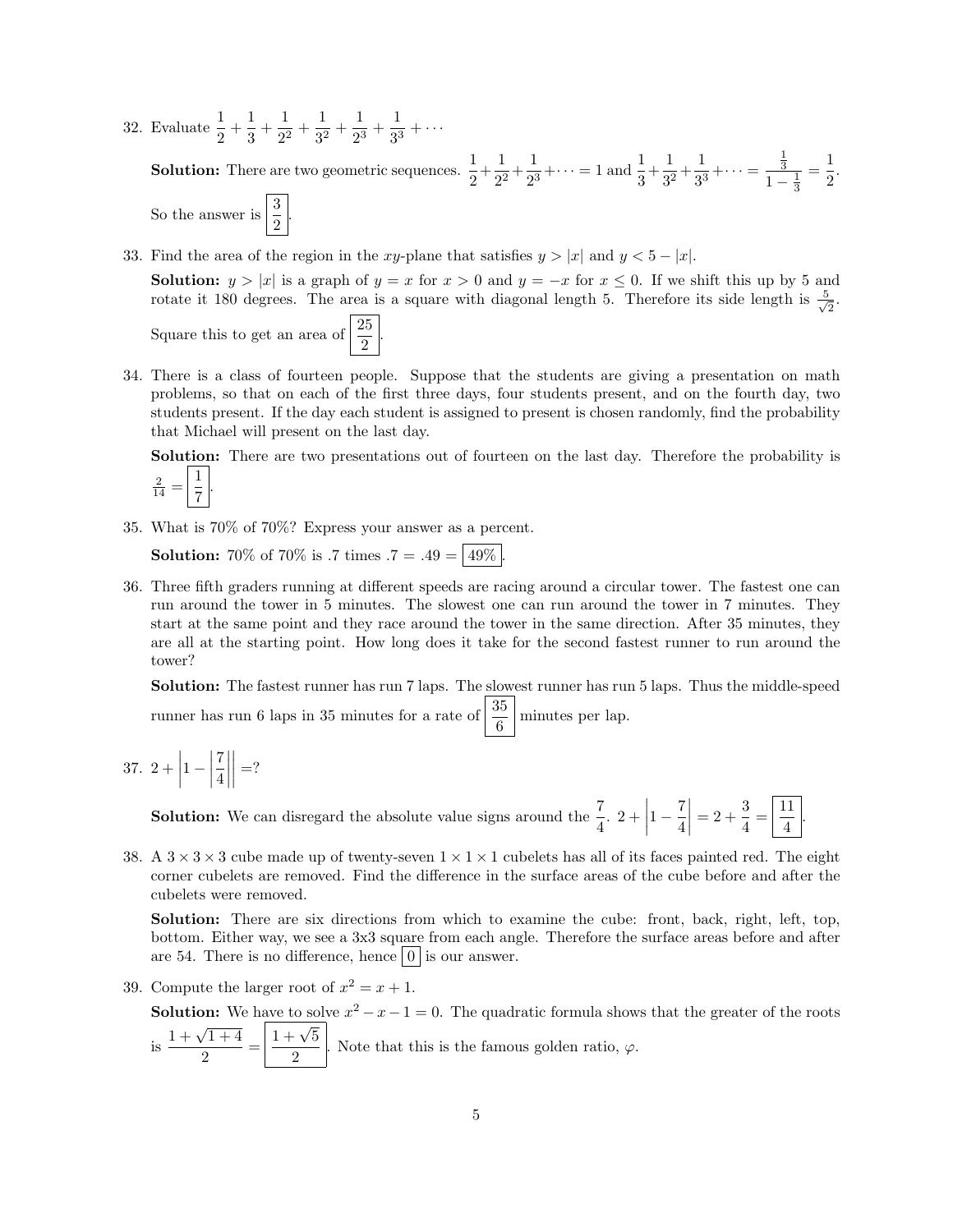40. Mike is preparing for the USA Math Olympiad. If he solves p problems on a certain day, then he will  $\text{do } 2 \cdot p + 1$  problems the next day. If Mike solves one problem the first day, how many problems will he do on the tenth day?

**Solution 1**: The sequence is 1, 3, 7, 15, 31, 63, 127, 255, 511, 1023. So the answer is  $|1023|$ .

Solution 2: This can also be done by noting that adding one to all these numbers forms a sequence of the powers of 2. In particular,  $2(2^p - 1) + 1 = 2^{p+1} - 1$ . So all the members of this sequence are one less than a power of 2, because we started with a number that is one less than a power of 2. The number of problems Mike does on the tenth day is  $2^{10} - 1 = 1024 - 1 = |1023|$ .

41. Let  $A = (0,0), B = (4,0), C = (0,3),$  and  $D = (5,5)$ . What is the length of the shortest path which passes through the points A, B, C, and D?

Solution: The shortest path between any two points is a straight line; therefore, the shortest path between a collection of points is a set of line segments. Since there are many such paths, we will first construct a table of distances that we can then analyze.

| Line Segment                               | Distance                           |
|--------------------------------------------|------------------------------------|
| $\overrightarrow{AB}, \overrightarrow{BA}$ |                                    |
| $\overrightarrow{AC}, \overrightarrow{CA}$ |                                    |
| $\overline{AD}$ , $D\overline{A}$          | $\sqrt{5^2 + 5^2} = \sqrt{50}$     |
| $B\acute{C},\,C\acute{B}$                  | $\sqrt{3^2+4^2}=\sqrt{25}=5$       |
| BD, DB                                     | $\sqrt{(5-4)^2+5^2}=\sqrt{26}$     |
| CD, DC                                     | $\sqrt{5^2 + (5-3)^2} = \sqrt{29}$ |

From this list of 12 directed line segments, we can construct a list of 24 possible paths.

| Path                                                     | Length                        |
|----------------------------------------------------------|-------------------------------|
| $#1$ $\overrightarrow{ABCD}$ , $\overrightarrow{DCBA}$   | $4+5+\sqrt{29} = 9+\sqrt{29}$ |
| $#2$ $\overrightarrow{ABDC}$ , $\overrightarrow{CDBA}$   | $4 + \sqrt{26} + \sqrt{29}$   |
| $\#3 \overrightarrow{ACBD}, \overrightarrow{DBCA}$       | $3+5+\sqrt{26}=8+\sqrt{26}$   |
| $\#4 \overrightarrow{ACDB}, \overrightarrow{BDCA}$       | $3 + \sqrt{29} + \sqrt{26}$   |
| $\#5$ $\overrightarrow{ADBC}$ , $\overrightarrow{CBDA}$  | $\sqrt{50} + \sqrt{26} + 5$   |
| $#6$ $\overrightarrow{ADCB}$ , $\overrightarrow{BCDA}$   | $\sqrt{50} + \sqrt{29} + 5$   |
| #7 $\overrightarrow{BACD}, \overrightarrow{DCAB}$        | $4+3+\sqrt{29}=7+\sqrt{29}$   |
| $\#8$ $\overrightarrow{BADC}, \overrightarrow{CDAB}$     | $4+\sqrt{50}+\sqrt{29}$       |
| $\#9$ $\overrightarrow{BCAD}$ , $\overrightarrow{DACB}$  | $5+3+\sqrt{50}=8+\sqrt{50}$   |
| $\#10$ $\overrightarrow{BDAC}$ , $\overrightarrow{CADB}$ | $\sqrt{26} + \sqrt{50} + 3$   |
| $#11 \overrightarrow{CABD}, \overrightarrow{DBAC}$       | $3+4+\sqrt{26}=7+\sqrt{26}$   |
| $#12 \overrightarrow{CBAD}, \overrightarrow{DABC}$       | $5+4+\sqrt{50} = 9+\sqrt{50}$ |

Now we must eliminate paths which cannot possibly be minimal. Since  $5 = \sqrt{25}$ paths which cannot possibly be minimal. Since  $5 = \sqrt{25} < \sqrt{26}, 4 + \sqrt{26} > \sqrt{26}$ Now we must eliminate paths which cannot possibly be minimal. Since  $5 = \sqrt{25} < \sqrt{26}$ ,  $4 + \sqrt{26} + \sqrt{29} > 9 + \sqrt{29}$ , so we can eliminate path #2 and keep path  $4 + 5 = 9$ , so  $5 = \sqrt{25} < \sqrt{29}$ ,  $4 + \sqrt{20} + \sqrt{29} > 9 + \sqrt{29}$ , so we can eliminate path  $\#2$  and keep path  $\#1$ . Similarly, since  $5 < \sqrt{29}$ ,  $5 + (3 + \sqrt{29}) < \sqrt{29} + (3 + \sqrt{29})$ , so we eliminate path  $\#4$  and keep  $\#3$ . 1. Similarly, since  $5 < \sqrt{29}$ ,  $5 + (3 + \sqrt{29}) < \sqrt{29} + (3 + \sqrt{29})$ , so we eliminate path #4 and keep #3.<br>
26 <  $\sqrt{29}$ , so path #5 is shorter than path #6. 7+ $\sqrt{29} - (4 + \sqrt{50} + \sqrt{29}) = 3 - \sqrt{50} = \sqrt{9} - \sqrt{50} < 0$ , so path  $\#7$  is shorter than  $\#8$ . Similarly,  $\#9$  is shorter than  $\#10$ . With these eliminations, we are left with the following table.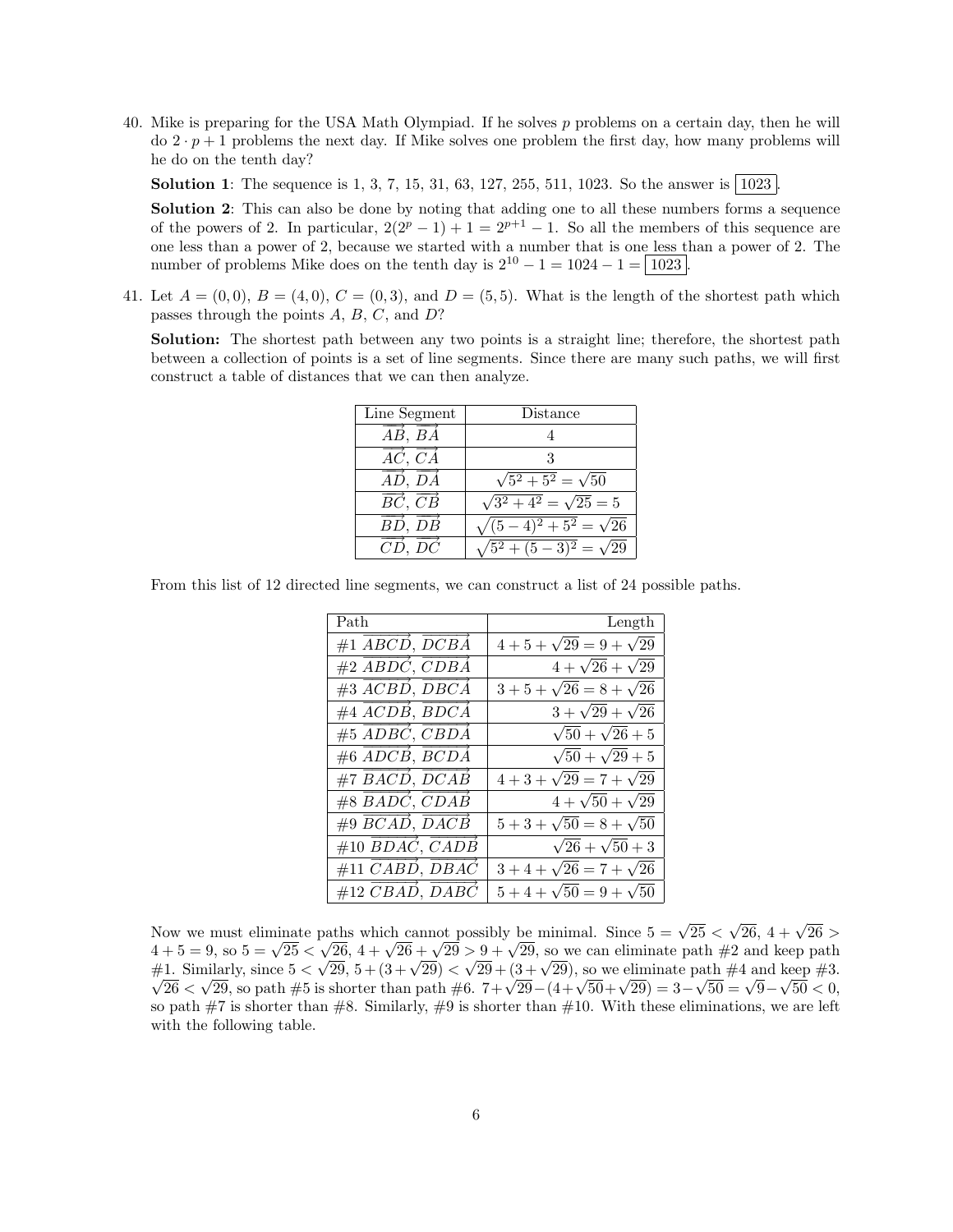| Path                                                   | Length                      |
|--------------------------------------------------------|-----------------------------|
| #1 $\overrightarrow{ABCD}$ , $\overrightarrow{DCBA}$   | $9 + \sqrt{29}$             |
| $\#3 \overline{ACBD}, \overline{DBCA}$                 | $8 + \sqrt{26}$             |
| $#5$ $\overrightarrow{ADBC}$ , $\overrightarrow{CBDA}$ | $\sqrt{50} + \sqrt{26} + 5$ |
| $#7$ $\overrightarrow{BACD}$ , $\overrightarrow{DCAB}$ | $7 + \sqrt{29}$             |
| $#9$ $\overrightarrow{BCAD}, \overrightarrow{DACB}$    | $8 + \sqrt{50}$             |
| $#11 \quad CABD, DBAC$                                 | $7 + \sqrt{26}$             |
| $#12 \overrightarrow{CBAD}, \overrightarrow{DABC}$     | $9 + \sqrt{50}$             |

Comparing  $\#3$  and  $\#11$ , we can immediately remomve  $\#3$ ; by comparing  $\#1$  and  $\#7$ , we can remove #1. We can also remove  $\#12$  and leave  $\#9$ . #7 is also clearly larger than #11, so we can remove it.

| Path                                               | Length                      |
|----------------------------------------------------|-----------------------------|
| $#5$ ADBC, CBDA                                    | $\sqrt{50} + \sqrt{26} + 5$ |
| $\#9$ BCAD, DACB                                   | $8 + \sqrt{50}$             |
| $#11 \overrightarrow{CABD}, \overrightarrow{DBAC}$ | $7 + \sqrt{26}$             |

Now we just need to do two more comparisons to find the minimum path. Subtracting #5 from #9 gives Now we just need to do two more comparisons to find the minimum path. Subtracting #5 from #9 gives  $8 + \sqrt{50} - (\sqrt{50} + \sqrt{26} + 5) = 3 - \sqrt{26} = \sqrt{9} - \sqrt{26} < 0$ , so #9 is smaller than #5. Our final comparison  $8 + \sqrt{50} - (\sqrt{50} + \sqrt{26} + 5) = 3 - \sqrt{26} = \sqrt{9} - \sqrt{26} < 0$ , so #9 is smaller than #5. Our final comparison<br>is between #9 and #11. Subtracting #11 from #9 gives  $8 + \sqrt{50} - (7 + \sqrt{26}) = 1 + \sqrt{50} - \sqrt{26}$ . Since between #9 and #11. Subtracting #11 from #9 gives  $8 + \sqrt{50} - (7 + \sqrt{20}) = 1 + \sqrt{50} - \sqrt{26}$ . Since  $\overline{50} \approx 7$  and  $\sqrt{26} \approx 5$ , we can approximate this as  $1 + 7 - 5 = 3 > 0$ . This means that #11 is the smallest path, and the minimum distance is  $\boxed{7 + \sqrt{26}}$ .

42. The math team consumes 120 cans of Coca Cola and 199 cans of Canada Dry. Each math team member drinks at least one and at most three cans of Coca Cola as well as at least two and at most five cans of Canada Dry. If the math team has at least m and at most M members, what is  $M - m$ ?

Solution: First, let us consider the number of people needed to consume the Coca Cola. The minimum is acheived if everyone drinks the maximum of three cans; thus, the least number of math team members needed to drink the Coca Cola is  $\frac{120}{3} = 40$  people. The maximum is acheived if everyone drinks the minimum of one can; thus, the least number is  $\frac{120}{1} = 120$  people.

Next, let's consider the Canada Dry. The minimum is acheived when as many people as possible drink the maximum of five cans; however, since there are only 199 cans (which is one less than a multiple of 5), one person must drink 4 cans. This happens when 39 people drink 5 cans, and 1 person drinks 4 cans  $(39 \times 5 + 1 \times 4 = 195 + 4 = 199)$ ; so the minimum is 40 people. There cannot be any less than 40 people, because then someone would have to drink more than 5 cans, which is not allowed. Similarly, there can be at most 99 people; 98 of those people drink 2 cans, and one person drinks 3  $(98 \times 2 + 1 \times 3 = 196 + 3 = 199)$ .

The minimum number of people to drink both the Coca Cola and the Canada Dry is  $m = 40$ . The maximum number for Coca Cola is 120, and the maximum for Canada Dry is 99; since we cannot have 120 people drink the Canada Dry, the overall maximum must be  $M = 99$ . Thus,  $M-m = 99-40 = |59|$ .

43. Two positive integers are relatively prime if they share no factors other than 1. How many positive integers less than 100 are relatively prime to 100?

Solution: The 50 positive odd integers not exceeding 100 but greater than or equal to 1 are relatively prime to 2. Of these, 10 are divisible by 5, which would make them not relatively prime to 100. We can remove these. Our final answer is  $|40|$ .

44. John has  $30\pi$  meters of wire. In meters, what is the largest possible area the wire can encompass if the two endpoints of the wire must touch?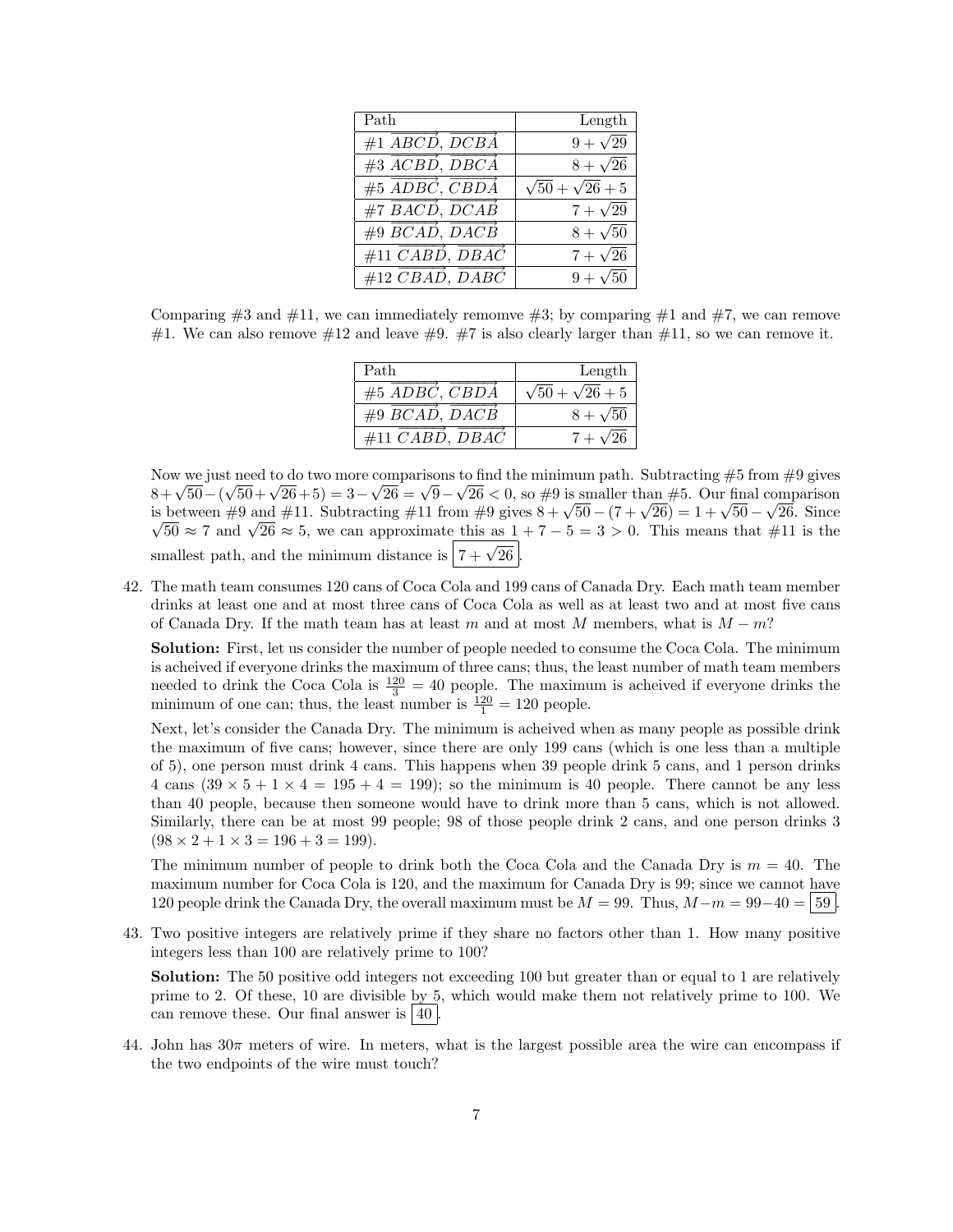**Solution:** The largest possible area is a circle with perimeter  $30\pi$ . So the radius is 15. The area is thus  $|225\pi|$ .

45. Kevin has three identical white marbles and four identical black marbles. He puts them in a bag and randomly draws them out one by one without replacing them. On a sheet of paper, he records the sequence of colors (ex: BBWWWBB). How many such sequences are possible?

Solution: We can arrange the marbles in 7! ways. But we must correct our overcount of the 3 indentical black marbles and the 4 identical white marbles, which can be arranged in 3! and 4! ways respectively. Hence our answer is  $\frac{7!}{3!4!} = 5 \cdot 7 = 35$ .

46. A rectangle with the area of 100 square feet has a circle inside it that lies tangent to 2 opposite sides and intersects the other two sides four times. If the area of this circle is  $400\pi$  square feet, what is the length of the rectangle's shorter side?

Solution:



Since the circle's area is  $400\pi$ , its radius is 20 (recall that  $A = \pi r^2$ , so  $r = \sqrt{\frac{A}{\pi}} = \sqrt{\frac{400\pi}{\pi}} =$ √  $400 = 20$ ). Because the circle is both intersects and is tangent to the rectangle, it must be tangent to the shorter sides of the rectangle (see the figure above); this means that the diameter of the circle  $(2 \times r = 2 \times 20 =$ 40) is equal to the length of the rectangle's longer side. Since the area of the rectangle is 100, the length of the shorter side is  $\frac{100}{40} = \left| \frac{5}{2} \right|$  $\frac{5}{2} = 2\frac{1}{2}$  $\frac{1}{2}$ 

47. An equilateral triangle is inscribed in a circle O with radius 6. Find the biggest possible radius of a circle that lies completely outside of the triangle and completely inside O.

Solution: The circle's diameter is an extension of the triangle's median, and together they form the circle's diameter. Thus, if we know the length of the triangle's median, we can subtract this result from 12 to get our smaller circle's diameter. We know that the medians of a triangle intersect at a single point in 2 : 1 proportion, so  $\frac{2}{3}m = R$ , where l is the triangle's median's length. Thus, we find

.

that  $m = 9$ . Then, from  $12 - m = 2r$ , we find that the smaller circle's radius is  $\frac{3}{2}$ 

48. Brian has a collection of stones. Each weighs a whole number of pounds. By combining stones from the set, he can make any whole number of pounds from 1 to 63 pounds, inclusive. What is the fewest number of stones that Brian can have?

**Solution:** Suppose we have  $n$  stones, and we wish to count the number of possible weights we can make using some or all of these stones. For each stone we have 2 choices: we either use the stone or we don't. Thus, we have at most  $2<sup>n</sup>$  different values we can make using n stones. Therefore, we must have at least 6 stones, since if  $n < 6$  we have at most  $2^n \leq 2^5 = 32$  choices, and we know we must have at least 63. To show that it is indeed possible to make all weights from 1 to 63 using 6 stones, consider the weights 1, 2, 4, 8, 16, and 32 pounds. Since every number between 1 and 63 has a base-2 representation of at most 6 digits, we can simply include the *n*-th stone when the *n*-th rightmost digit is 1. Thus, our final answer is  $\vert 6$  stones  $\vert$ .

49. Jordan thinks of a twelve-digit number such that the sum of any three consecutive digits is 17. If he divides number by 100, the remainder is 17. What is the leftmost digit?